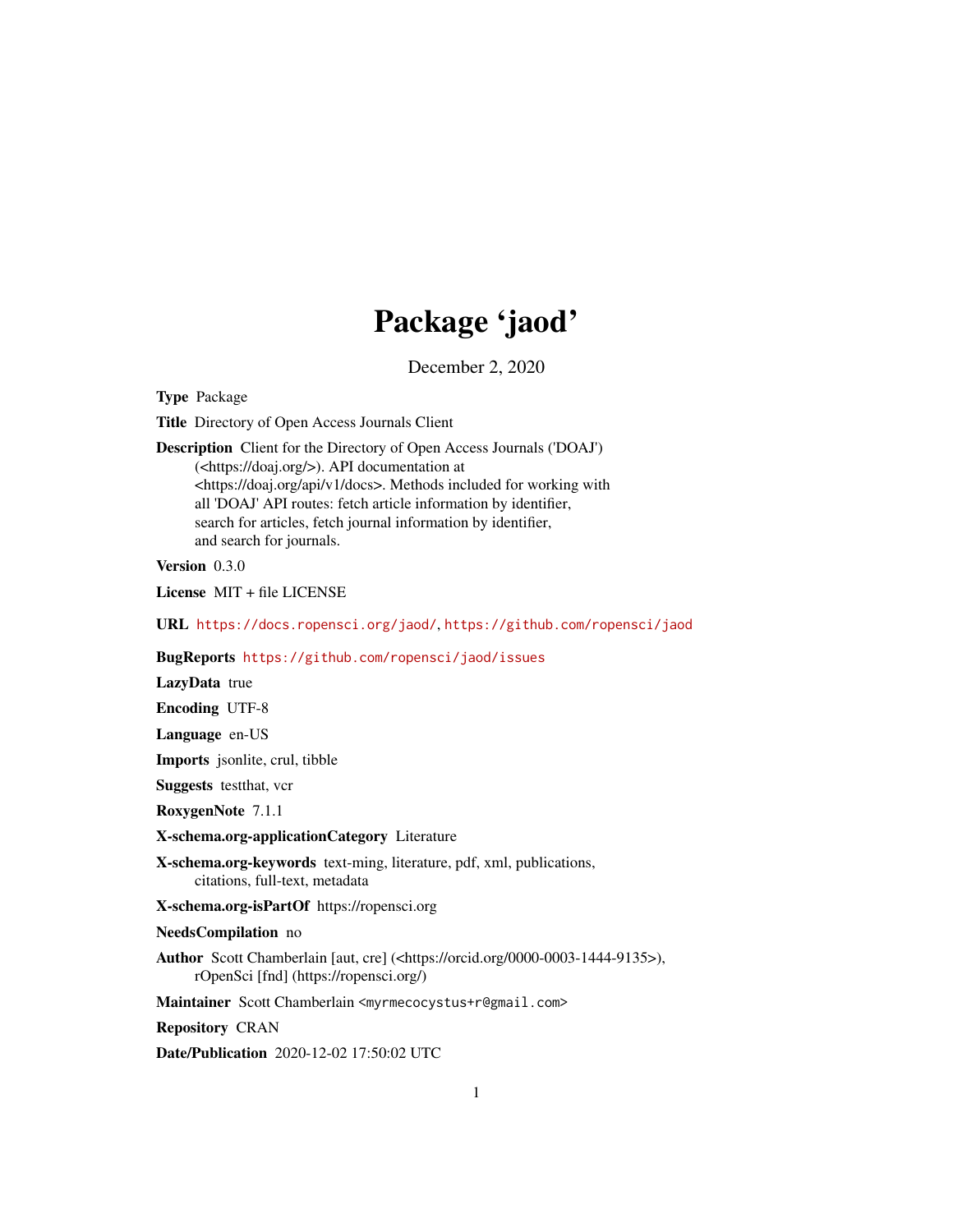### <span id="page-1-0"></span>R topics documented:

| Index | -8 |
|-------|----|
|       |    |
|       |    |
|       |    |
|       |    |
|       |    |

jaod-package *jaod*

#### Description

Client for the Directory of Open Access Journals (DOAJ) <https://doaj.org/>.

#### DOAJ Information

DOAJ is a (quoting) "community-curated list of open access journals and aims to be the starting point for all information searches for quality, peer reviewed open access material."

DOAJ API documentation can be found at <https://doaj.org/api/v2/docs>.

DOAJ API FAQ: <https://doaj.org/docs/faq/#apikey>

#### Package API

- [jaod\\_article\(\)](#page-2-1) Get an article by ID
- [jaod\\_article\\_search\(\)](#page-3-1) Search for articles
- [jaod\\_journal\(\)](#page-4-1) Get a journal by ID
- [jaod\\_journal\\_search\(\)](#page-5-1) Search for journals

#### Author(s)

Scott Chamberlain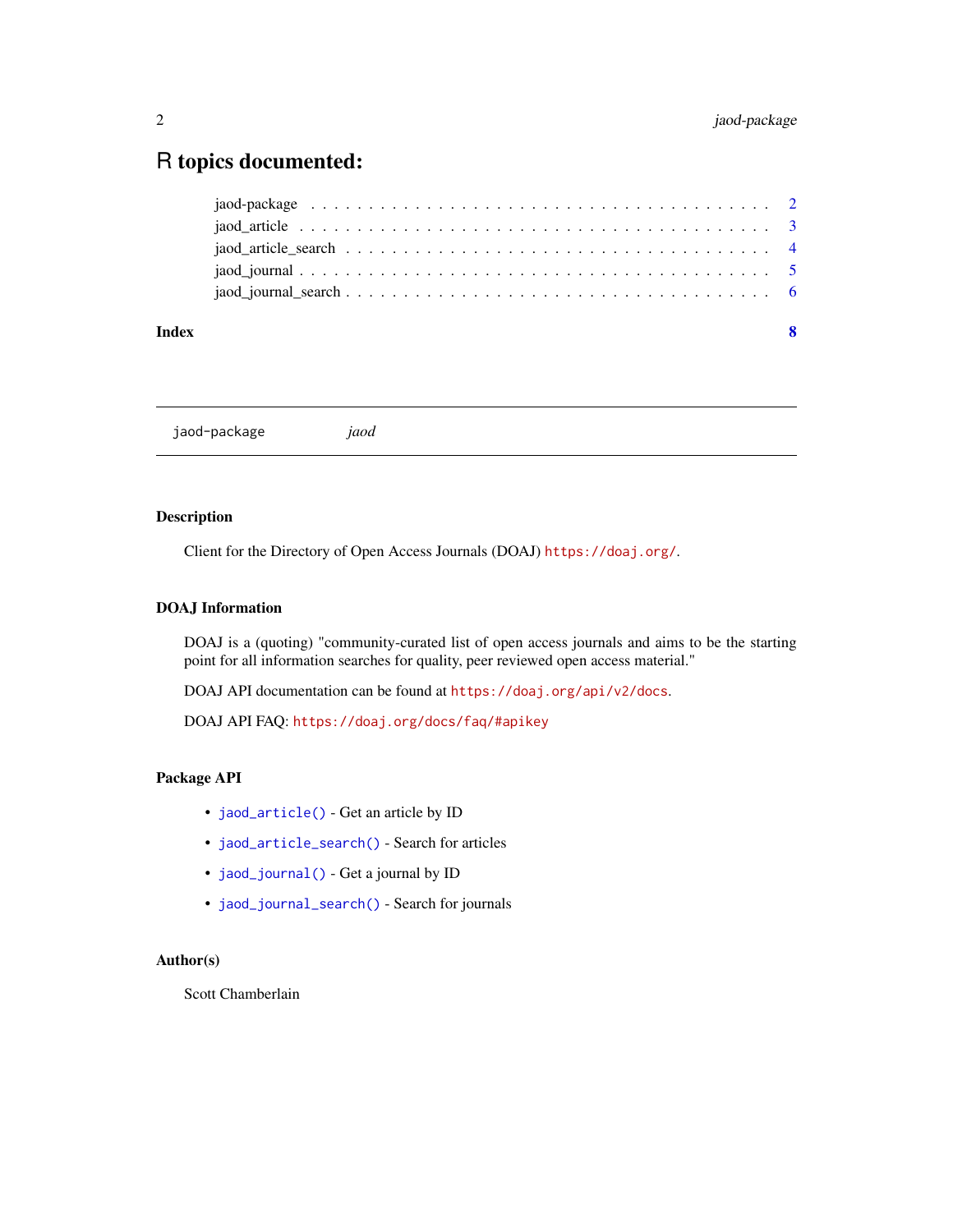<span id="page-2-1"></span><span id="page-2-0"></span>jaod\_article *Get an article by ID*

#### Description

Get an article by ID

#### Usage

```
jaod_article(id, ...)
```
#### Arguments

| id      | (character) a DOAJ article ID, a UUID. Note, this is not a DOI, but you can use<br>jaod_article_search() to search by ISSN to get DOAJ article ids |
|---------|----------------------------------------------------------------------------------------------------------------------------------------------------|
| $\cdot$ | curl options passed on to verb-GET, see ?curl::curl_options for help on curl<br>options                                                            |

#### Value

a named list, with slots admin, last\_updated, id, created\_date, and bibjson

#### Examples

```
## Not run:
out <- jaod_article(id = "0005e11ec616453f854070069385e057")
out$admin
out$last_updated
out$id
out$created_date
out$bibjson
ids <- c("73f781ad57094b98a0b46d8903fdc2c2",
  "0005e11ec616453f854070069385e057")
out <- lapply(ids, jaod_article)
out[[1]]
## End(Not run)
```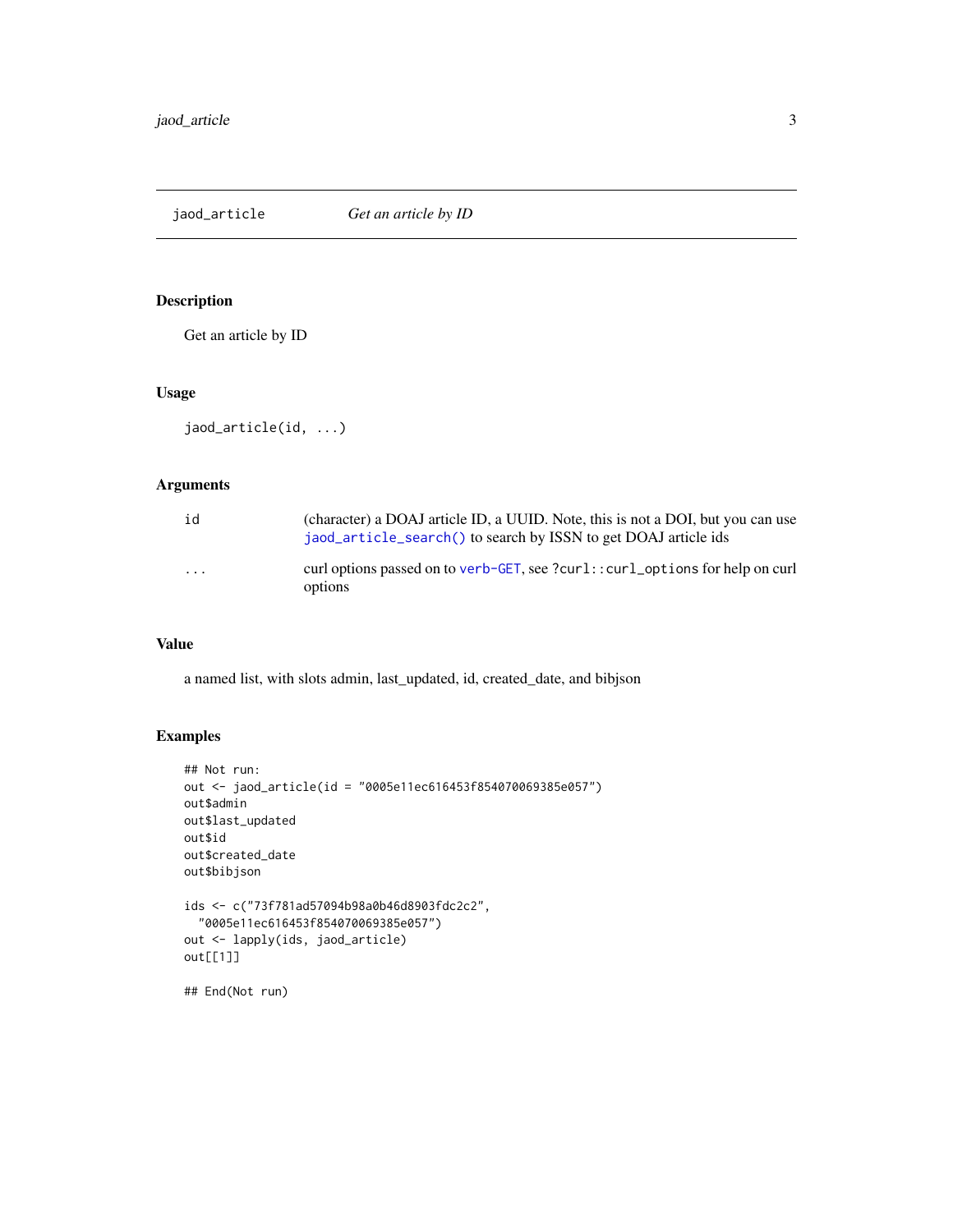<span id="page-3-1"></span><span id="page-3-0"></span>jaod\_article\_search *Search for articles*

#### Description

Search for articles

#### Usage

```
jaod_article_search(query, page = 1, pageSize = 10, sort = NULL, ...)
```
#### Arguments

| query    | (character) query terms. See Details.                                                                                                   |
|----------|-----------------------------------------------------------------------------------------------------------------------------------------|
| page     | (integer) Which page of the results you wish to see. Default: 1                                                                         |
| pageSize | (integer) How many results per page you wish to see. Default: 10                                                                        |
| sort     | (character) one of asc or desc, or sort by a specific field, either asc or desc, see<br>examples. If asc or desc not given, asc is used |
| .        | curl options passed on to verb-GET, see ?curl::curl_options for help on curl<br>options                                                 |

#### Value

a list with metadata (timestamp, page, pageSize, query, total (number of results), next and last (next page and last page), and results (a tibble (data.frame)))

#### query

You can search inside any field you see in the results or the schema. See [https://doaj.org/api/](https://doaj.org/api/v1/docs#specific_field_search) [v1/docs#specific\\_field\\_search](https://doaj.org/api/v1/docs#specific_field_search) for more details. For example, to search for all articles with abstracts containing the word "shadow", you would do bibjson.abstract:"shadow".

Short-hand names are available for some fields. See [https://doaj.org/api/v1/docs#short\\_](https://doaj.org/api/v1/docs#short_field_names) [field\\_names](https://doaj.org/api/v1/docs#short_field_names) for more details. For example: doi:10.3389/fpsyg.2013.00479, issn:1874-9496, license:CC-BY, and title:hydrostatic pressure

#### Examples

```
## Not run:
out <- jaod_article_search(query = "license:CC-BY")
out
out$results
## get DOIs or other article IDs
names(out$results$bibjson.identifier) <- out$results$id
do.call(rbind, out$results$bibjson.identifier)
# more egs
```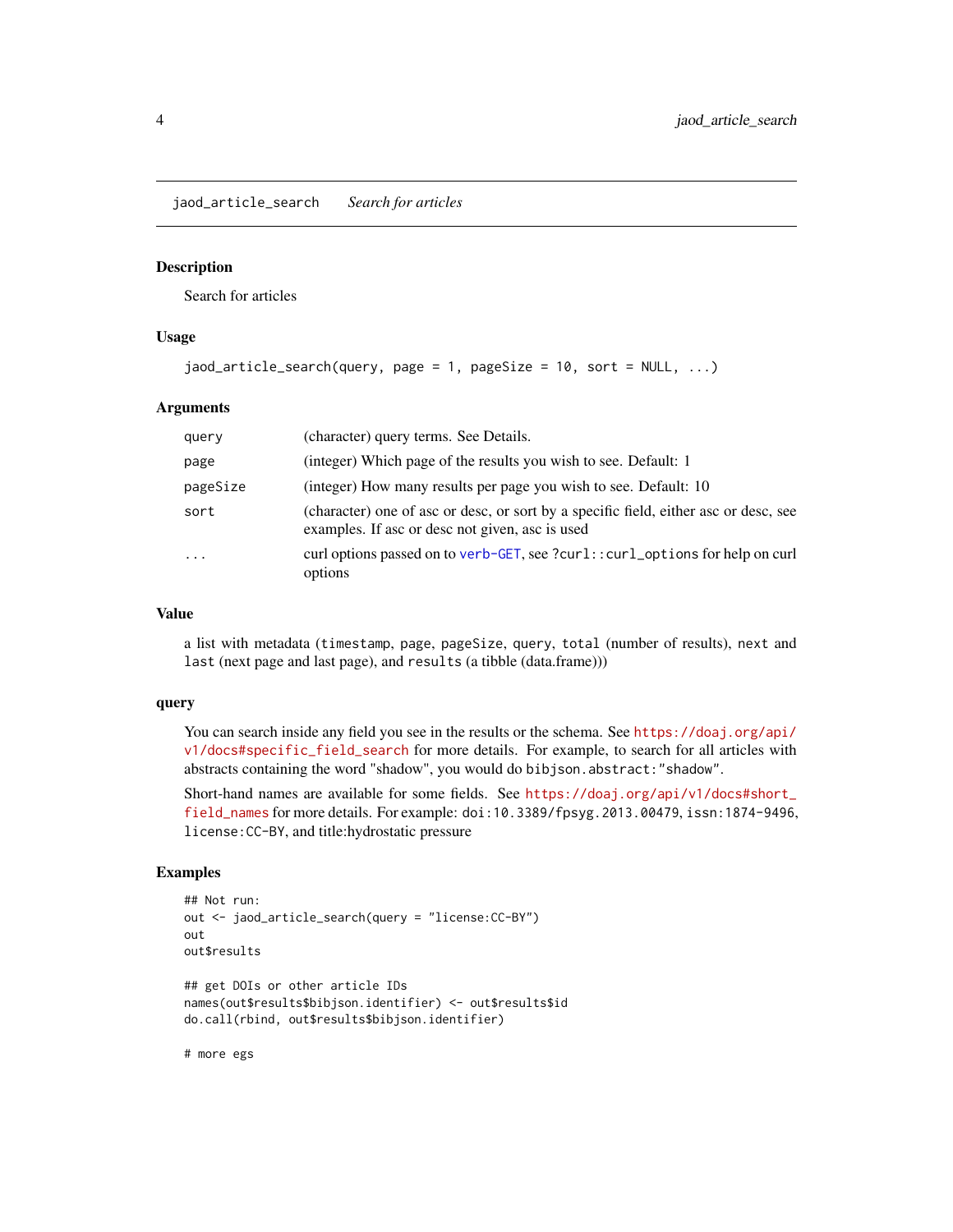#### <span id="page-4-0"></span>jaod\_journal 5

```
jaod_article_search(query = "issn:1544-9173")
jaod_article_search(query = "publisher:dove")
# sorting
res <- jaod_article_search(query="Pinus contorta", sort="year:desc",
 pageSize = 50)
res$results$bibjson.year
jaod_article_search(query="green", sort="bibjson.year:desc")
## End(Not run)
```
<span id="page-4-1"></span>jaod\_journal *Get a journal by ID*

#### Description

Get a journal by ID

#### Usage

```
jaod_journal(id, ...)
```
#### Arguments

| id                      | (character) a DOAJ journal ID, a UUID. Note, this is not an ISSN, but you can           |
|-------------------------|-----------------------------------------------------------------------------------------|
|                         | use jaod_journal_search() to search by ISSN to get the DOAJ id                          |
| $\cdot$ $\cdot$ $\cdot$ | curl options passed on to verb-GET, see ?curl::curl_options for help on curl<br>options |

#### Value

a named list, with slots admin, last\_updated, id, created\_date, and bibjson

#### Examples

```
## Not run:
out <- jaod_journal(id = "f3f2e7f23d444370ae5f5199f85bc100")
out$admin
out$last_updated
out$id
out$created_date
out$bibjson
ids <- c("f3f2e7f23d444370ae5f5199f85bc100",
"9abfb36b06404e8a8566e1a44180bbdc")
out <- lapply(ids, jaod_journal)
out[[1]]
```
## End(Not run)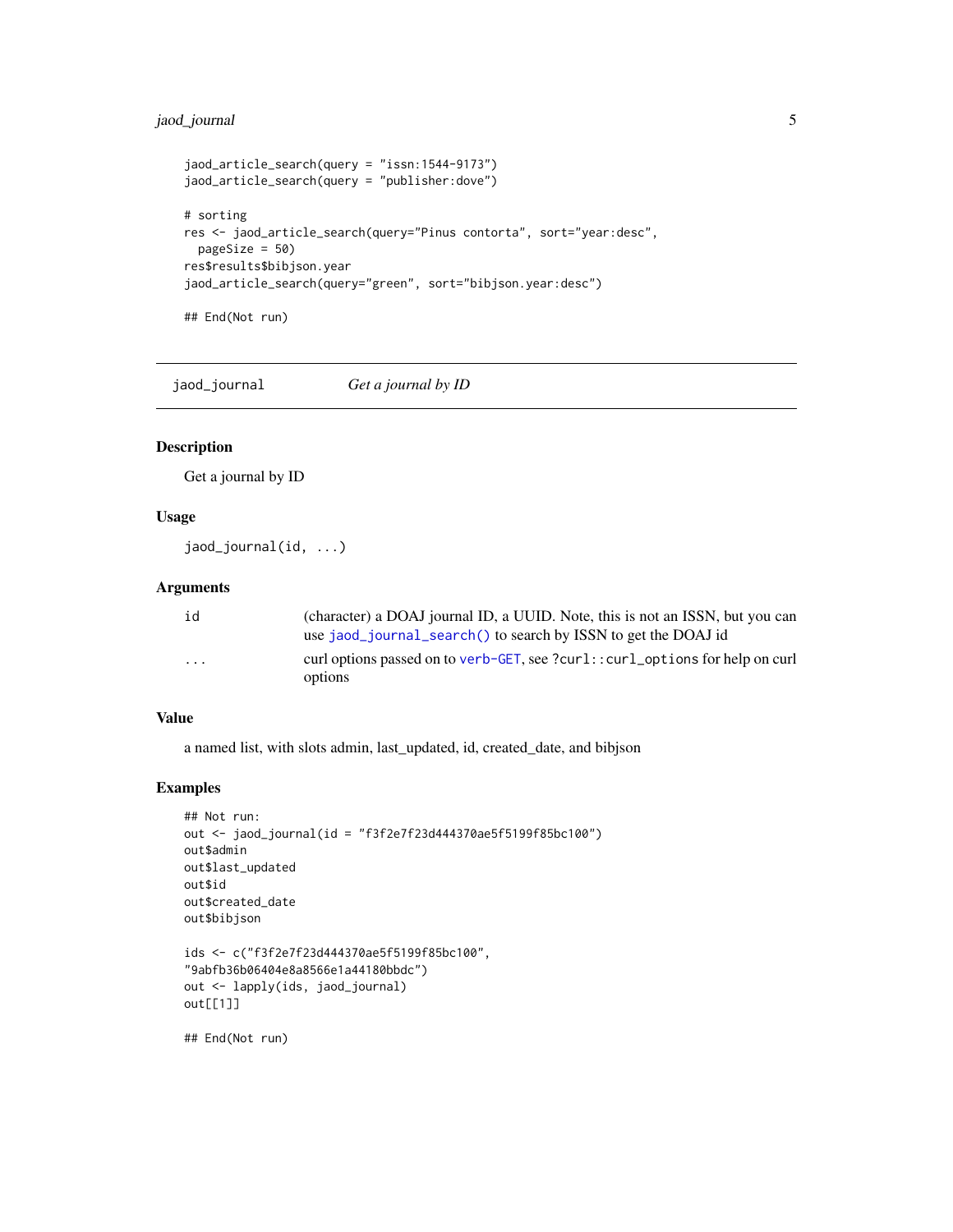<span id="page-5-1"></span><span id="page-5-0"></span>jaod\_journal\_search *Search for journals*

#### **Description**

Search for journals

#### Usage

```
jaod_journal_search(query, page = 1, pageSize = 10, sort = NULL, ...)
```
#### Arguments

| query    | (character) query terms. See Details.                                                                                                   |
|----------|-----------------------------------------------------------------------------------------------------------------------------------------|
| page     | (integer) Which page of the results you wish to see. Default: 1                                                                         |
| pageSize | (integer) How many results per page you wish to see. Default: 10                                                                        |
| sort     | (character) one of asc or desc, or sort by a specific field, either asc or desc, see<br>examples. If asc or desc not given, asc is used |
| .        | curl options passed on to verb-GET, see ?curl::curl_options for help on curl<br>options                                                 |

#### Value

a list with metadata (timestamp, page, pageSize, query, total (number of results), next and last (next page and last page), and results (a tibble (data.frame)))

#### query

You can search inside any field you see in the results or the schema. See [https://doaj.org/api/](https://doaj.org/api/v1/docs#specific_field_search) [v1/docs#specific\\_field\\_search](https://doaj.org/api/v1/docs#specific_field_search) for more details. For example, to search for all articles with abstracts containing the word "shadow", you would do bibjson.abstract:"shadow".

Short-hand names are available for some fields. See [https://doaj.org/api/v1/docs#short\\_](https://doaj.org/api/v1/docs#short_field_names) [field\\_names](https://doaj.org/api/v1/docs#short_field_names) for more details. For example: doi:10.3389/fpsyg.2013.00479, issn:1874-9496, license:CC-BY, and title:hydrostatic pressure

#### Examples

```
## Not run:
out <- jaod_journal_search(query = "bibjson.keywords:heritage")
out
out$results
jaod_journal_search(query = "issn:1544-9173")
jaod_journal_search(query = "publisher:dove")
# sorting
out <- jaod_journal_search(query = "bibjson.keywords:heritage",
```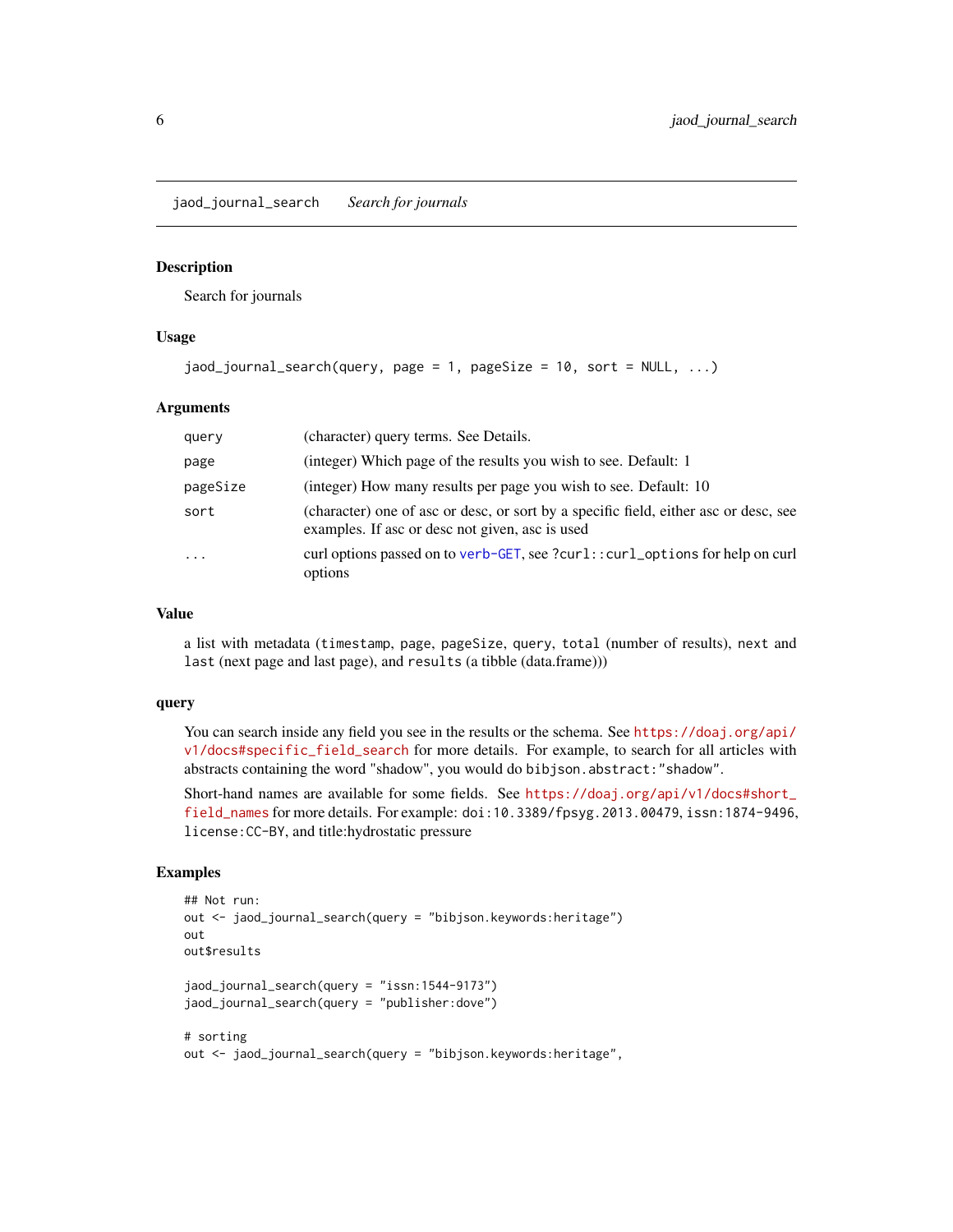jaod\_journal\_search

```
sort = "bibjson.eissn:desc")
out$results$bibjson.eissn
```
## End(Not run)